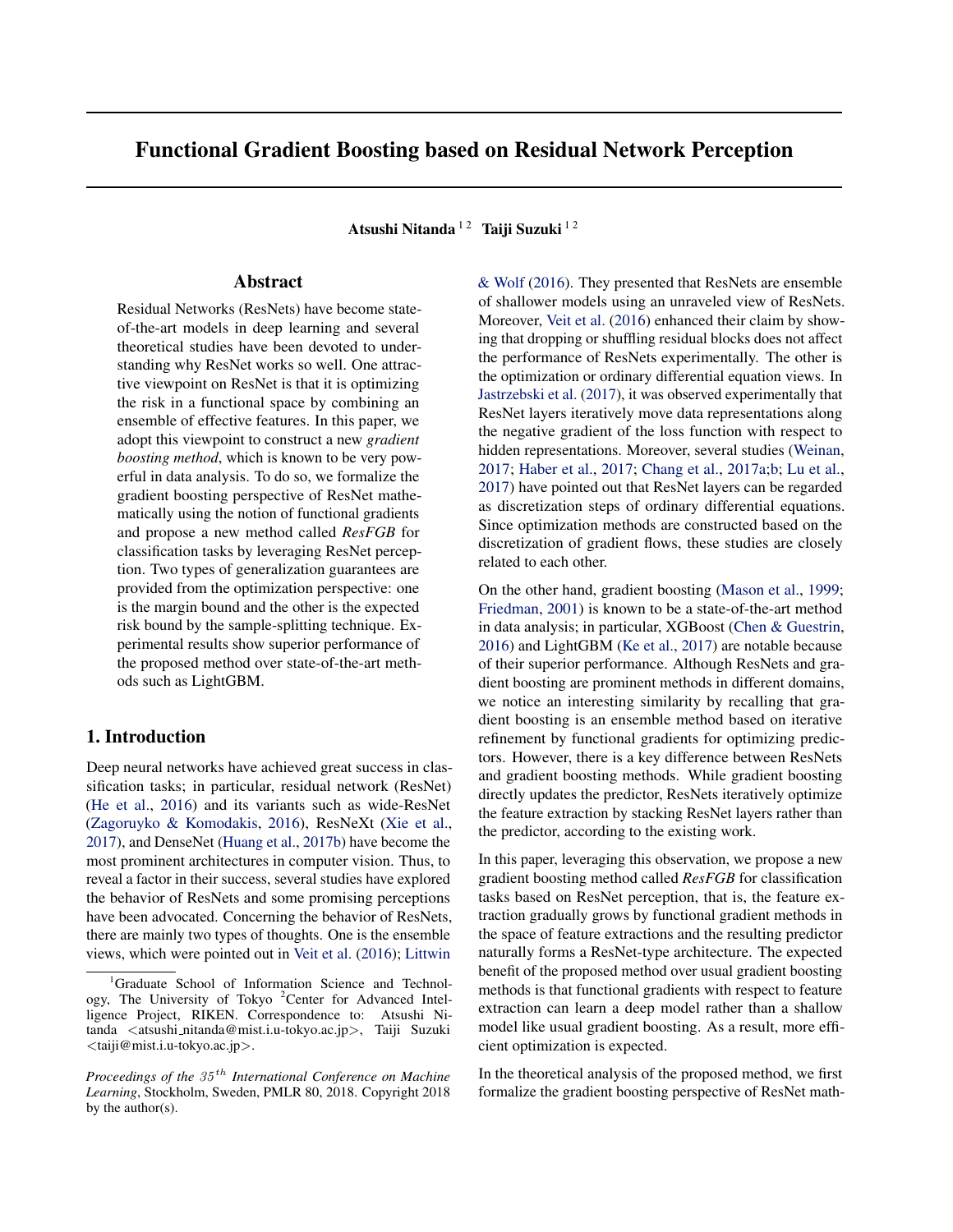<span id="page-1-0"></span>ematically using the notion of functional gradients in the space of feature extractions. That is, we explain that optimization in that space is achieved by stacking ResNet layers. We next show a good consistency property of the functional gradient, which motivates us to find feature extraction with small functional gradient norms for estimating the correct label of data. This fact is very helpful from the optimization perspective because minimizing the gradient norm is much easier than minimizing the objective function without strong convexity. Moreover, we show the margin maximization property of the proposed method and derive the margin bound by utilizing this formalization and the standard complexity analysis techniques developed in [Koltchinskii & Panchenko](#page-8-0) [\(2002\)](#page-8-0); [Bartlett & Mendelson](#page-8-0) [\(2002\)](#page-8-0), which guarantee the generalization ability of the method. As for another generalization guarantee, we also provide convergence analysis of the sample-splitting variant of the method for the expected risk minimization. We finally show superior performance, empirically, of the proposed method over state-of-the-art methods including LightGBM.

Related work. Several studies have attempted to grow neural networks sequentially based on the boosting theory. [Bengio et al.](#page-8-0) [\(2006\)](#page-8-0) introduced convex neural networks consisting of a single hidden layer, and proposed a gradient boosting-based method in which linear classifiers are incrementally added with their weights. However, the expressive power of the convex neural network is somewhat limited because the method cannot learn deep architectures. [Moghimi et al.](#page-8-0) [\(2016\)](#page-8-0) proposed boosted convolutional neural networks and showed superior empirical performance on fine-grained classification tasks, where convolutional neural networks are iteratively added, while our method constructs a deeper network by iteratively adding layers. [Cortes et al.](#page-8-0) [\(2017\)](#page-8-0) proposed AdaNet to adaptively learn both the structure of the network and its weight, and provided data-dependent generalization guarantees for an adaptively learned network; however, the learning strategy quite differs from our method and the convergence rate is unclear. The most related work is BoostResNet [\(Huang et al.,](#page-8-0) [2017a\)](#page-8-0), which constructs ResNet iteratively like our method; however, this method is based on an different theory rather than functional gradient boosting with a constant learning rate. This distinction makes the different optimizationgeneralization tradeoff. Indeed, our method exhibits a tradeoff with respect to the learning rate, which recalls perception of usual functional gradient boosting methods, namely a smaller learning rate leads to a good generalization performance.

#### 2. Preliminary

In this section, we provide several notations and describe a problem setting of the classification. An important notion in this paper is the functional gradient, which is also introduced in this section.

**Problem setting.** Let  $\mathcal{X} = \mathbb{R}^d$  and  $\mathcal{Y}$  be a feature space and a finite label set of cardinal  $c$ , respectively. We denote by  $\nu$  a true Borel probability measure on  $\mathcal{X} \times \mathcal{Y}$ and by  $\nu_n$  an empirical probability measure of samples  $(x_i, y_i)_{i=1}^n$  independently drawn from  $\nu$ , i.e.,  $d\nu_n(X, Y) =$  $\sum_{i=1}^{n} \delta_{(x_i,y_i)}(X,Y) dX dY/n$ , where  $\delta$  denotes the Dirac delta function. We denote by  $\nu_X$  the marginal distribution on X and by  $\nu(\cdot|X)$  the conditional distribution on Y. We also denote empirical variants of these distributions by  $\nu_{n,X}$  and  $\nu_n(\cdot|X)$ . In general, for a probability measure  $\mu$ , we denote by  $\mathbb{E}_{\mu}$  the expectation with respect to a random variable according to  $\mu$ , by  $L_2(\mu)$  the space of square-integrable functions with respect to  $\mu$ , and by  $L_2^q(\mu)$ the product space of  $L_2(\mu)$  equipped with  $\langle \cdot, \cdot \rangle_{L_2^q(\mu)}$ -inner product: for  $\forall \xi, \forall \zeta \in L_2^q(\mu)$ ,

$$
\langle \xi, \zeta \rangle_{L_2^q(\mu)} \stackrel{def}{=} \mathbb{E}_{\mu}[\xi(X)^\top \zeta(X)] = \mathbb{E}_{\mu} \left[ \sum_{j=1}^q \xi_j(X) \zeta_j(X) \right].
$$

We also use the following norm: for  $\forall p \in (0,2]$ and  $\forall \xi \in L_2^q(\mu), \|\xi\|_L^p$  $L_p^q(\mu)$  $\stackrel{def}{=}$   $\mathbb{E}_{\mu}[\|\xi(X)\|_2^p] =$  $\mathbb{E}_{\mu}\left[ (\sum_{j=1}^q \xi_j^2(X))^{p/2} \right].$ 

The ultimate goal in classification problems is to find a predictor  $f \in L_2^c(\nu_X)$  such that  $\arg \max_{y \in \mathcal{Y}} f_y(x)$  correctly classifies its label. The quality of the predictor is measured by a loss function  $l(\zeta, y) \geq 0$ . A typical choice of  $l$  in multiclass classification problems is  $l(\zeta, y) = -\log(\exp(\zeta_y)/\sum_{\overline{y} \in \mathcal{Y}} \exp(\zeta_{\overline{y}}))$ , which is used for the multiclass logistic regression. The goal of classification is achieved by solving the expected risk minimization problem:

$$
\min_{f \in L_2^c(\nu_X)} \left\{ \mathcal{L}(f) \stackrel{\text{def}}{=} \mathbb{E}_{\nu}[l(f(X), Y)] \right\}. \tag{1}
$$

However, the true probability measure  $\nu$  is unknown, so we approximate  $\mathcal L$  using the observed data probability measure  $\nu_n$  and solve the empirical risk minimization problems:

$$
\min_{f \in L_2^c(\nu_X)} \left\{ \mathcal{L}_n(f) \stackrel{\text{def}}{=} \mathbb{E}_{\nu_n}[l(f(X), Y)] \right\}.
$$
 (2)

In general, some regularization is needed for the problem (2) to guarantee generalization. In this paper, we rely on early stopping [\(Zhang et al.,](#page-9-0) [2005\)](#page-9-0) and some restriction on optimization methods for solving the problem.

Similar to neural networks, we split the predictor  $f$  into the feature extraction and linear predictor, that is,  $f(x) =$  $w^{\top} \phi(x)$ , where  $w \in \mathbb{R}^{d \times c}$  is a weight for the last layer and  $\phi \in L_2^d(\nu_X)$  is a feature extraction from X to X. For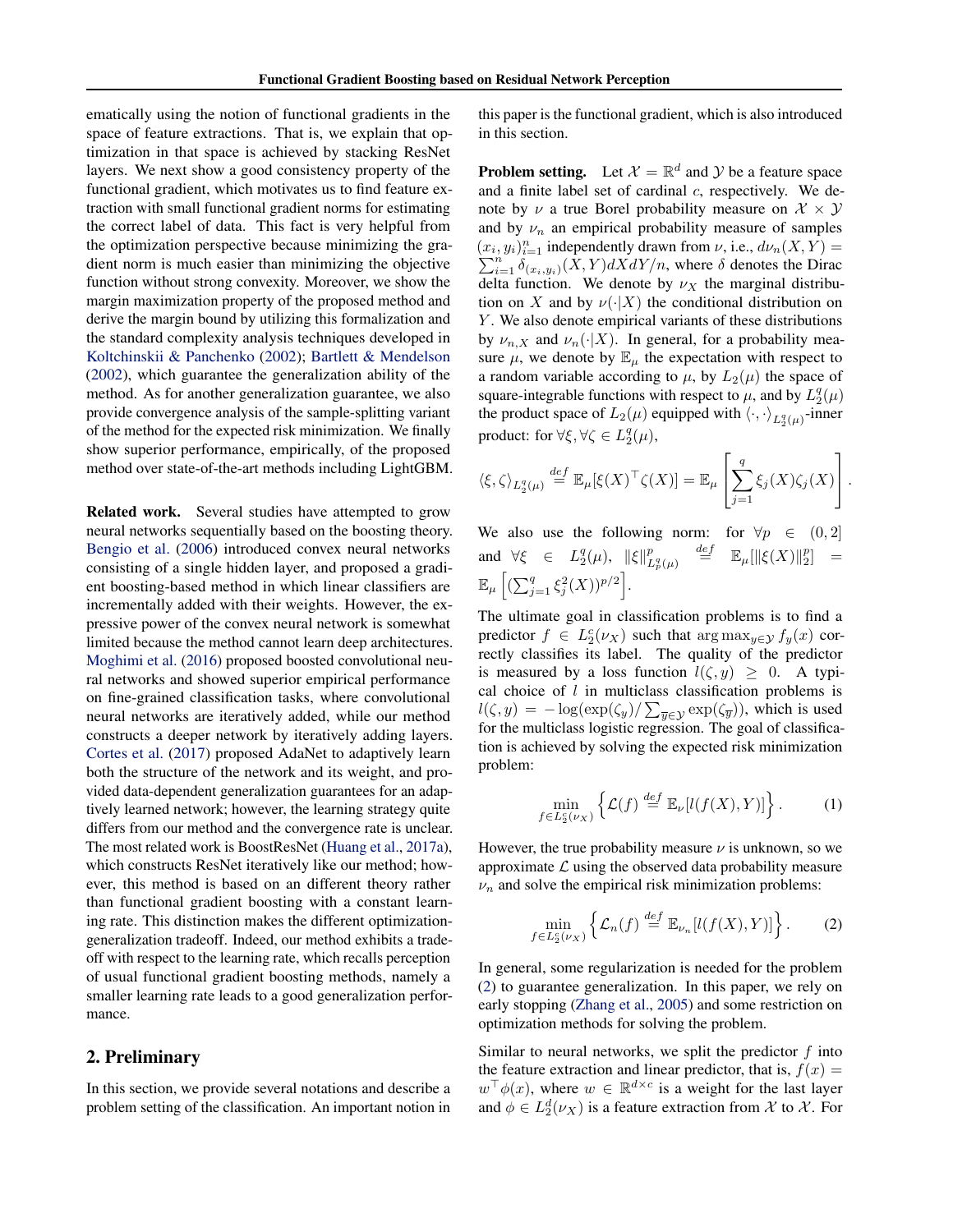<span id="page-2-0"></span>simplicity, we also denote  $l(z, y, w) = l(w^\top z, y)$ . Usually,  $\phi$  is parameterized by a neural network and optimized using the stochastic gradient method. In this paper, we propose a way to optimize  $\phi$  in  $L_2^d(\nu_X)$  via the following problem:

$$
\min_{\substack{w \in \mathbb{R}^{d \times c} \\ \phi \in L_2^d(\nu_X)}} \left\{ \mathcal{R}(\phi, w) \stackrel{\text{def}}{=} \mathbb{E}_{\nu} [l(\phi(X), Y, w)] + \frac{\lambda}{2} ||w||_2^2 \right\} \tag{3}
$$

where  $\lambda > 0$  is a regularization parameter to stabilize the optimization procedure and  $\|\cdot\|_2$  for w is a Euclidean norm. When we focus on the problem with respect to  $\phi$ , we use the notation  $\mathcal{R}(\phi) \stackrel{def}{=} \min_{w \in \mathbb{R}^{d \times c}} \mathcal{R}(\phi, w)$ . We also denote by  $\mathcal{R}_n(\phi, w)$  and  $\mathcal{R}_n(\phi)$  empirical variants of  $\mathcal{R}(\phi, w)$  and  $\mathcal{R}(\phi)$ , respectively, which are defined by replacing  $\mathbb{E}_{\nu}$  by  $\mathbb{E}_{\nu_n}$ . In this paper, we denote by  $\partial$  the partial derivative and its subscript indicates the direction.

Functional gradient. The key notion used for solving the problem is the functional gradient in function spaces. Since they are taken in some function spaces, we first introduce Fréchet differential in general Hilbert spaces.

Definition 1. *Let* H *be a Hilbert space and* h *be a function on*  $H$ *. For*  $\xi \in H$ *, we call that*  $h$  *is Fréchet differentiable at*  $\xi$  *in* H when there exists an element  $\nabla_{\xi}h(\xi) \in \mathcal{H}$  such that

$$
h(\zeta) = h(\xi) + \langle \nabla_{\xi} h(\xi), \zeta - \xi \rangle_{\mathcal{H}} + o(\|\xi - \zeta\|_{\mathcal{H}}).
$$

*Moreover, for simplicity, we call*  $\nabla_{\xi}h(\xi)$  *Fréchet differential or functional gradient.*

We here make an assumption to guarantee Fréchet differentiability of  $\mathcal{R}, \mathcal{R}_n$ , which is valid for multiclass logistic loss:  $l(z, y, w) = -\log(\exp(w_y^{\top} z)/\sum_{\overline{y} \in \mathcal{Y}} \exp(w_{\overline{y}}^{\top} z)).$ 

**Assumption 1.** *The loss function*  $l(z, y, w) : \mathcal{X} \times \mathcal{Y} \times \mathcal{Y}$  $\mathbb{R}^{d \times c} \to \mathbb{R}$  is a non-negative  $\mathcal{C}^2$ -function with respect to z *and* w*, convex with respect to* w*, and satisfies the following smoothness: There exists a real number*  $A_r > 0$  *depending on*  $r > 0$  *such that* 

$$
\|\partial_z^2 l(z,y,w)\| \le A_r \text{ for } z \in \mathcal{X}, y \in \mathcal{Y}, w \in B_r(0),
$$

*where*  $\| \cdot \|$  *used for a matrix*  $\partial_z^2 l$  *is the spectral norm and*  $B_r(0) \subset \mathbb{R}^{d \times c}$  is a closed ball of center 0 and radius r.

For  $\phi \in L_2^d(\nu_X)$ , we set  $w_{\phi} \stackrel{def}{=} \arg \min_{w \in \mathbb{R}^{d \times c}} \mathcal{R}(\phi, w)$ and  $w_{n,\phi} \stackrel{def}{=} \arg \min_{w \in \mathbb{R}^{d \times c}} \mathcal{R}_n(\phi, w)$ . Moreover, we define the following notations:

$$
\nabla_{\phi} \mathcal{R}(\phi)(x) \stackrel{def}{=} \mathbb{E}_{\nu(Y|x)}[\partial_z l(\phi(x), Y, w_{\phi})],
$$
  

$$
\nabla_{\phi} \mathcal{R}_n(\phi)(x) \stackrel{def}{=} \begin{cases} \partial_z l(\phi(x_i), y_i, w_{n,\phi}) & (x = x_i), \\ 0 & \text{(otherwise)}. \end{cases}
$$

We also similarly define functional gradients  $\partial_{\phi} \mathcal{R}(\phi, w)$ and  $\partial_{\phi} \mathcal{R}_n(\phi, w)$  for fixed w by replacing  $w_{\phi}, w_{n, \phi}$  by w. It follows that

$$
\nabla_{\phi} \mathcal{R}(\phi) = \partial_{\phi} \mathcal{R}(\phi, w_{\phi}), \nabla_{\phi} \mathcal{R}_n(\phi) = \partial_{\phi} \mathcal{R}_n(\phi, w_{n, \phi}).
$$

The next proposition means that the above maps are functional gradients in  $L_2^d(\nu_X)$  and  $L_2^d(\nu_{n,X})$ . We set  $l_0 =$  $\max_{y \in \mathcal{Y}} l(0, y)$ .

**Proposition 1.** *Let Assumption 1 hold. Then, for*  $\forall \phi, \psi \in$  $L_2^d(\nu_X)$ , it follows that

$$
\mathcal{R}(\psi) = \mathcal{R}(\phi) + \langle \nabla_{\phi} \mathcal{R}(\phi), \psi - \phi \rangle_{L_2^d(\nu_X)} + H_{\phi}(\psi), \tag{4}
$$

where  $H_{\phi}(\psi) \leq \frac{A_{c_{\lambda}}}{2} \|\phi - \psi\|_{L_2^d(\nu_X)}^2$   $(c_{\lambda} = \sqrt{2l_0/\lambda})$ . Fur*thermore, the corresponding statements hold for*  $\mathcal{R}(\cdot, w)$ (∀w ∈ R d ) *by replacing* R(·) *by* R(·, w) *and for empirical variants by replacing*  $\nu_X$  *by*  $\nu_{n,X}$ *.* 

We can also show differentiability of  $\mathcal{L}(f)$  and  $\mathcal{L}_n(f)$ . Their functional gradients have the form  $\nabla_f \mathcal{L}(f)(x) =$  $\mathbb{E}_{\nu(Y|x)}[\partial_{\zeta}l(f(x),Y)]$  and  $\nabla_f \mathcal{L}_n(f)(x_i) = \partial_{\zeta}l(f(x_i), y_i)$ . In this paper, we derive functional gradient methods using  $\nabla_{\phi} \mathcal{R}_n(\phi)$  rather than  $\nabla_f \mathcal{L}_n(f)$  like usual gradient boosting [\(Mason et al.,](#page-8-0) [1999;](#page-8-0) [Friedman,](#page-8-0) [2001\)](#page-8-0), and provide convergence analyses for problems [\(1\)](#page-1-0) and [\(2\)](#page-1-0). However, we cannot apply  $\nabla_{\phi} \mathcal{R}_n(\phi)$  or  $\partial_{\phi} \mathcal{R}_n(\phi, w)$  directly to the expected risk minimization problem because these functional gradients are zero outside the training data. Thus, we need a smoothing technique to propagate these to unseen data. The expected benefit of functional gradient methods using  $\nabla_{\phi} \mathcal{R}_n(\phi)$  over usual gradient boosting is that the former can learn a deep model that is known to have high representational power. Before providing a concrete algorithm description, we first explain the basic property of functional gradients and functional gradient methods.

#### 3. Basic Property of Functional Gradient

In this section, we explain the motivation for using functional gradients for solving classification problems. We first show the consistency of functional gradient norms, namely predicted probabilities by predictors with small norms converge to empirical/expected conditional probabilities. We next explain the superior performance of functional gradient methods intuitively, which motivate us to use it for finding predictors with small norms. Moreover, we explain that the optimization procedure of functional gradient methods can be realized by stacking ResNet layers iteratively on the top of feature extractions.

Consistency of functional gradient norm. We here provide upper bounds on the gaps between true empirical/expected conditional probabilities and predicted probabilities.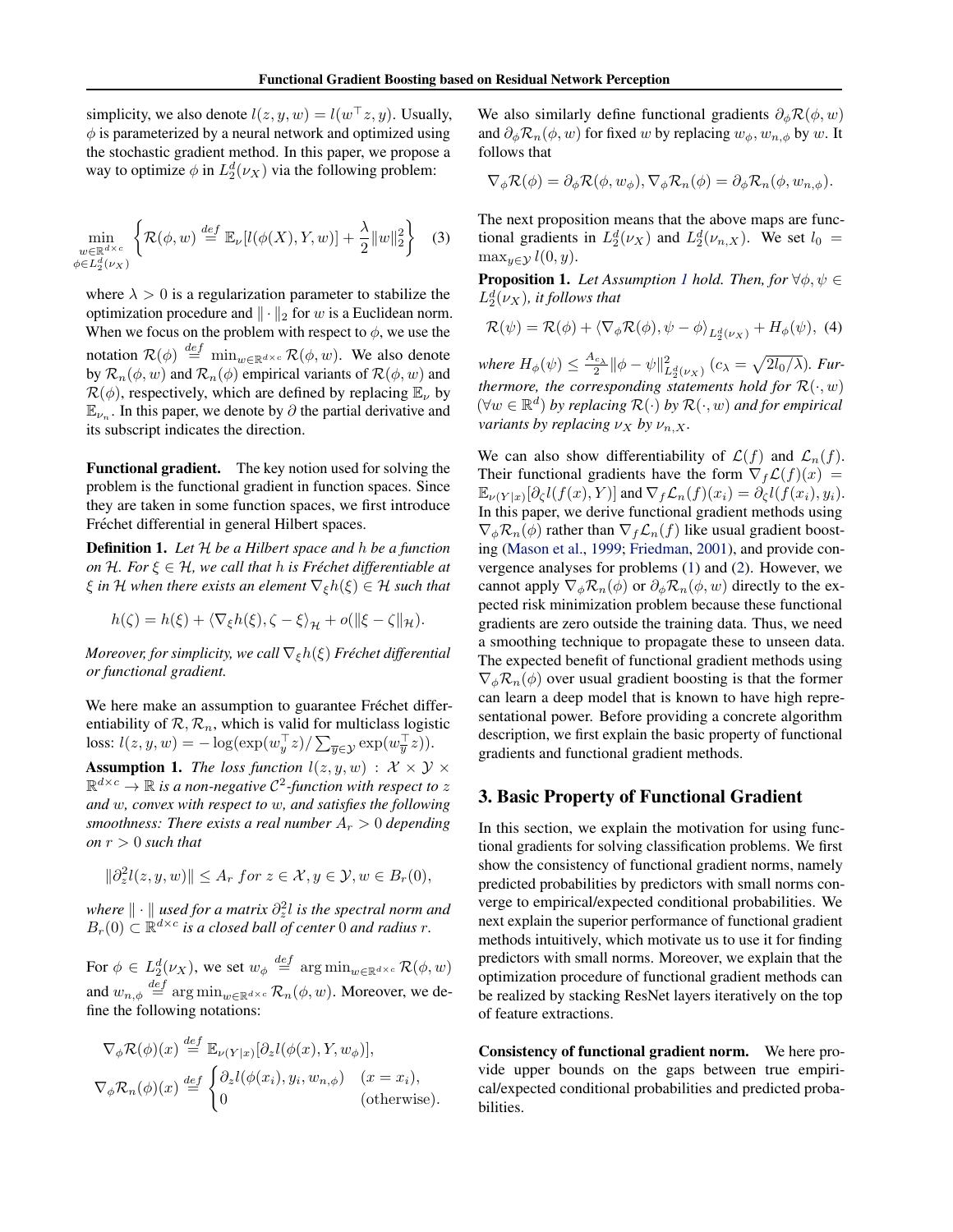<span id="page-3-0"></span>**Proposition 2.** Let  $l(\zeta, y)$  be the loss function for the mul*ticlass logistic regression. Then,*

$$
\begin{aligned} \|\nabla_f \mathcal{L}(f)\|_{L_1^c(\nu_X)} &\geq \frac{1}{\sqrt{c}} \sum_{y \in \mathcal{Y}} \|\nu(y|\cdot) - p_f(y|\cdot) \|_{L_1(\nu_X)},\\ \|\nabla_f \mathcal{L}_n(f)\|_{L_1^c(\nu_{n,X})} &\geq \frac{1}{\sqrt{c}} \sum_{y \in \mathcal{Y}} \|\nu_n(y|\cdot) - p_f(y|\cdot) \|_{L_1(\nu_{n,X})}, \end{aligned}
$$

*where we denote by*  $p_f(y|x)$  *the softmax function defined by the predictor*  $f$ *, i.e.,*  $\exp(f_{y}(\cdot))/\sum_{\overline{y}\in \mathcal{Y}}\exp(f_{\overline{y}}(\cdot)).$ 

Many studies [\(Zhang,](#page-9-0) [2004;](#page-9-0) [Steinwart,](#page-9-0) [2005;](#page-9-0) [Bartlett et al.,](#page-8-0) [2006\)](#page-8-0) have exploited the consistency of convex loss functions for classification problems in terms of the classification error or conditional probability. Basically, these studies used the excess empirical/expected risk to estimate the excess classification error or the gap between the true conditional probability and the predicted probability. On the other hand, Proposition 2 argues that functional gradient norms give sufficient bounds on such gaps. This fact is very helpful from the optimization perspective for non-strongly convex smooth problems since the excess risk always bounds the functional gradient norm by the reasonable order, but the inverse relationship does not always hold. This means that finding a predictor with a small functional gradient is much easier than finding a small excess risk.

Note that the latter inequality in Proposition 2 provides the lower bound on empirical classification accuracy, which is confirmed by Markov inequality as follows.

$$
\mathbb{P}_{\nu_n}[1 - p_f(Y|X) \ge 1/2] \le 2\mathbb{E}_{\nu_n}[1 - p_f(Y|X)]
$$
  

$$
\le 2\sqrt{c} \|\nabla_f \mathcal{L}_n(f)\|_{L_1^c(\nu_{n,X})}.
$$

Generally, we can derive a bound on the empirical margin distribution [\(Koltchinskii & Panchenko,](#page-8-0) [2002\)](#page-8-0) by using the functional gradient norm in a similar way, and can obtain a generalization bound using it, as shown later.

Powerful optimization ability and connection to residual networks. In the above discussion, we have seen that the classification problem can be reinterpreted as finding a predictor with small functional gradient norms, which may lead to reasonable convergence compared to minimizing the excess risk. However, finding such a good predictor is still difficult because a function space is quite comprehensive, and thus, a superior optimization method is required to achieve this goal. We explain that functional gradient methods exhibit an excellent performance by using the simplified problem. Namely, we apply the functional gradient method to the following problem:

$$
\min_{\phi \in L_2^d(\nu_X)} \left\{ \mathcal{R}'(\phi) \stackrel{\text{def}}{=} \mathbb{E}_{\nu_X} [r(\phi(X))] \right\},\tag{5}
$$

where  $r$  is a sufficiently smooth function. Note that the main problem [\(3\)](#page-2-0) is not interpreted as this simplified problem correctly, but is useful in explaining a property and an advantage of the method and leads to a deeper understanding.

If  $\mathcal{R}'$  is Fréchet differentiable, the functional gradient is represented as  $\nabla_{\phi} \mathcal{R}'(\phi)(\cdot) = \nabla_z r(\phi(\cdot))$ , where z indicates the input to  $r$ . Therefore, the negative functional gradient indicates the direction of decreasing the objective  $r$  at each point  $\phi(x)$ . An iteration of the functional gradient method with a learning rate  $\eta$  is described as

$$
\phi_{t+1} \leftarrow \phi_t - \eta \nabla_z r \circ \phi_t = (id - \eta \nabla_z r) \circ \phi_t.
$$

We can immediately notice that this iterate makes  $\phi_t$  one level deeper by stacking a residual network-type layer  $id - \eta \nabla_z r$  [\(He et al.,](#page-8-0) [2016\)](#page-8-0), and data representation is refined through this layer. Starting from a simple feature extraction  $\phi_0$  and running the functional gradient method for T-iterations, we finally obtain a residual network:

$$
\phi_T = (id - \eta \nabla_z r) \circ \cdots \circ (id - \eta \nabla_z r) \circ \phi_0.
$$

Therefore, feature extraction  $\phi$  gradually grows by using the functional gradient method to optimize  $\mathcal{R}'$ . Indeed, we can show the convergence of  $\phi_T$  to a stationary point of  $\mathcal{R}'$  in  $L_2^d(\nu_X)$  under smoothness and boundedness assumptions by analogy with a finite-dimensional optimization method. This is a huge advantage of the functional gradient method because stationary points in  $L_2^d(\nu_X)$  are potentially significant better than those of finite-dimensional spaces. Note that this formulation explains the optimization view [\(Jastrzebski](#page-8-0) [et al.,](#page-8-0) [2017\)](#page-8-0) of ResNet mathematically.

We now briefly explain how powerful the functional gradient method is compared to the gradient method in a finitedimensional space, for optimizing  $\mathcal{R}'$ . Let us consider any parameterization of  $\phi_t \in L_2^d(\nu_X)$ . That is, we assume that  $\phi_t$  is contained in a family of parameterized feature extractions  $\mathcal{M} = \{g_\theta : \mathcal{X} \to \mathcal{X} \mid \theta \in \Theta \subset \mathbb{R}^m\} \subset L_2^d(\nu_X)$ , i.e.,  $\exists \theta' \in \Theta \text{ s.t. } \phi_t = g_{\theta'}$ . Typically, the family M is given by neural networks. If  $\mathcal{R}'(g_{\theta})$  is differentiable at  $\theta'$ , we get  $\nabla_{\theta} \mathcal{R}'(g_{\theta})|_{\theta=\theta'}=\langle \nabla_{\phi} \mathcal{R}'(\phi_t), \nabla_{\theta} g|_{\theta=\theta'} \rangle_{L_2^d(\nu_X)}$  according to the chain rule of derivatives. Note that  $\tilde{\nabla}_{\phi} \mathcal{R}'(\phi_t)$  dominates the norm of gradients. Namely, if  $\phi_t$  is a stationary point in  $L_2^d(\nu_X),$   $\phi_t$  is also a stationary point in  ${\mathcal M}$  and there is no room for improvement using gradient-based methods. This result holds for any family  $M$ , but the inverse relation does not always hold. This means that gradient-based methods may fail to optimize  $\mathcal{R}'$  in the function space, while the functional gradient method exceeds such a limit by making a feature extraction  $\phi_t$  deeper. For detailed descriptions and related work in this line, we refer to [Ambrosio et al.](#page-8-0) [\(2008\)](#page-8-0); Daneri & Savaré [\(2010\)](#page-8-0); [Sonoda & Murata](#page-9-0) [\(2017\)](#page-9-0); [Nitanda](#page-9-0) [& Suzuki](#page-9-0) [\(2017;](#page-9-0) [2018\)](#page-9-0).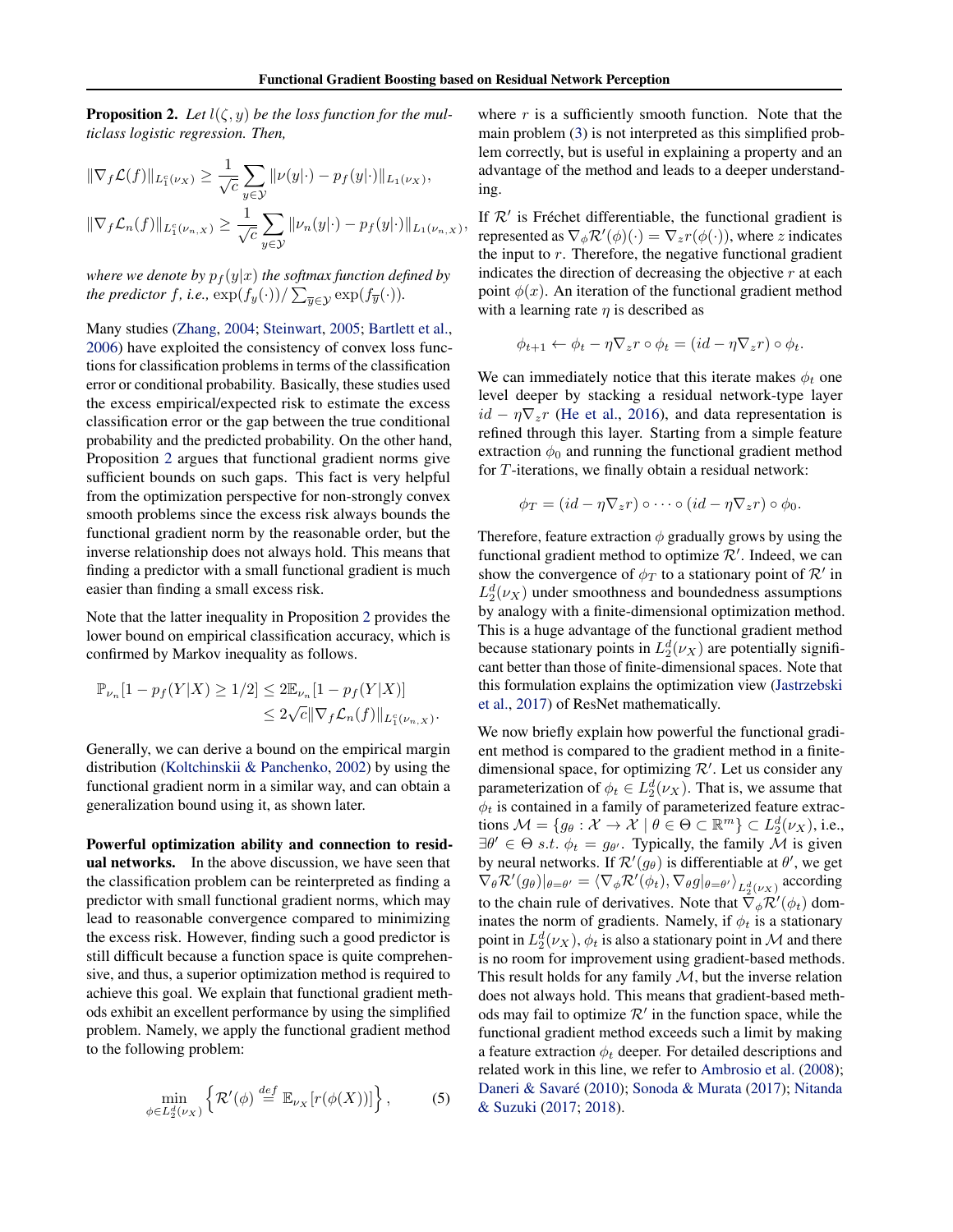## <span id="page-4-0"></span>4. Algorithm Description

In this section, we provide concrete description of the proposed method. Let  $\phi_t \in L_2^d(\nu_X)$  and  $w_t$  denote t-th iterates of  $\phi$  and w. As mentioned above, since functional gradients  $\partial_{\phi} \mathcal{R}_n(\phi_t, w_{t+1})$  for the empirical risk vanish outside the training data, we need a smoothing technique to propagate these to unseen data. Hence, we use the convolution  $T_{k_t,n}\partial_\phi \mathcal{R}_n(\phi_t, w_{t+1})$  of the functional gradient by using an adaptively chosen kernel function  $k_t$  on X. The convolution is applied element-wise as follows.

$$
T_{k_t,n}\partial_{\phi}\mathcal{R}_n(\phi_t, w_{t+1}) \stackrel{def}{=} \mathbb{E}_{\nu_{n,X}}[\partial_{\phi}\mathcal{R}_n(\phi_t, w_{t+1})(X)k_t(X, \cdot)]
$$
  

$$
= \frac{1}{n}\sum_{i=1}^n \partial_z l(\phi_t(x_i), y_i, w_{t+1})k_t(x_i, \cdot).
$$

Namely, this quantity is a weighted sum of  $\partial_{\phi} \mathcal{R}_n(\phi_t, w_{t+1})(x_i)$  by  $k_t(x_i, \cdot)$ , which we also call a functional gradient. In particular, we restrict the form of a kernel  $k_t$  to the inner-product of a non-linear feature embedding to a finite-dimensional space by  $\iota_t : \mathbb{R}^d \to \mathbb{R}^D$ , that is,  $k_t(x, x') = \iota_t(\phi_t(x))^{\top} \iota_t(\phi_t(x))$ . The requirements on the choice of  $\iota_t$  to guarantee the convergence are the uniform boundedness and sufficiently preserving the magnitude of the functional gradient  $\partial_{\phi} \mathcal{R}_n(\phi_t, w_{t+1})$ . Let  $F$  be a given restricted class of bounded embeddings. We pick up  $\iota_t$  from this class F by approximately solving the following problem to acquire magnitude preservation:

$$
\max_{t_t \in \mathcal{F}} \|T_{k_t,n} \partial_\phi \mathcal{R}_n(\phi_t, w_{t+1})\|_{k_t}^2.
$$
 (6)

where we define  $||T_{k_t,n}\xi||_{k_t}^2 = \langle \xi, T_{k_t,n}\xi \rangle_{L_2^d(\nu_{n,X})}$  for a vector function  $\xi$ . Detailed conditions on  $\iota_t$  and an alternative problem to guarantee the convergence will be discussed later. Note that due to the restriction on the form of  $k_t$ , the computation of the functional gradient is compressed to the matrix-vector product. Namely,

$$
A_t \stackrel{def}{=} \frac{1}{n} \sum_{i=1}^n \partial_{\phi} \mathcal{R}_n(\phi_t, w_{t+1})(x_i) \iota_t(\phi_t(x_i))^{\top},
$$
  

$$
T_{k_t,n} \partial_{\phi} \mathcal{R}_n(\phi_t, w_{t+1}) = A_t \iota_t(\phi_t(\cdot)).
$$

Therefore, the functional gradient method  $\phi_{t+1} \leftarrow \phi_t$  –  $\eta T_{k_t,n} \partial_{\phi} \mathcal{R}_n(\phi_t, w_{t+1})$  can be recognized as the procedure of successively stacking layers  $id - \eta A_t \iota_t(\phi_t(\cdot))$  $(t \in \{0, ..., T - 1\})$  and obtaining a residual network. The entire algorithm is described in Algorithm 1. Note that because a loss function  $l$  is chosen typically to be convex with respect to  $w$ , a procedure in Algorithm 1 to obtain  $w_{n,\phi_t}$  is easily achieved by running an efficient method for convex minimization problems. The notation  $T_0$  is the stopping time of iterates with respect to  $w$ . That is, functional gradients  $\partial_{\phi} \mathcal{R}_n(\phi_t, w_{t+1})$  are computed at  $w_{t+1} = w_{n, \phi_t}$ 

and correspond to  $\nabla_{\phi} \mathcal{R}_n(\phi_t)$  when  $t < T_0$  and computed at an older point of w when  $t \geq T_0$ , rather than  $\nabla_{\phi} \mathcal{R}_n(\phi_t)$ .

#### Algorithm 1 ResFGB

**Input:**  $S = (x_i, y_i)_{i=1}^n$ , initial points  $\phi_0$ ,  $w_0$ , the number of iterations T of  $\phi$ , the number of iterations  $T_0$  of w, embedding class  $\mathcal{F}$ , and learning rate  $\eta$ 

for 
$$
t = 0
$$
 to  $T - 1$  do  
\nif  $t < T_0$  then  
\n $w_{t+1} \leftarrow w_{n,\phi_t} = \arg \min_{w \in \mathbb{R}^{d \times c}} \mathcal{R}_n(\phi_t, w)$   
\nelse  
\n $w_{t+1} \leftarrow w_t$   
\nend if  
\nGet  $\iota_t$  by approximately solving (6) on  $S$   
\n $A_t \leftarrow \frac{1}{n} \sum_{i=1}^n \partial_z l(\phi_t(x_i), y_i, w_{t+1}) \iota_t(\phi_t(x_i))^{\top}$   
\n $\phi_{t+1} \leftarrow \phi_t - \eta A_t \iota_t(\phi_t(\cdot))$   
\nend for  
\nReturn  $\phi_{T-1}$  and  $w_T$ 

Choice of embedding. We here provide policies for the choice of  $\iota_t$ . A sufficient condition for  $\iota_t$  to achieve good convergence is to maintain the functional gradient norm, which is summarized below.

**Assumption 2.** *For positive values*  $\gamma$ *,*  $\epsilon$ *,*  $p \leq 2$ *, q, and* K, a function  $k_t(x, x') = \iota_t(\phi_t(x))^{\top} \iota_t(\phi_t(x))$  satisfies  $||\iota_t(x)||_2 \leq$ √  $\overline{K}$  *on*  $\overline{\mathcal{X}}$ *, and*  $\gamma || \partial_{\phi} \overline{\mathcal{R}}_{n}(\phi_t, w_{t+1}) ||_{L^d_{\overline{p}}(\nu_{n},x)}^q \gamma \epsilon \leq \|T_{k_t,n}\partial_\phi \mathcal{R}_n(\phi_t, w_{t+1})\|_{k_t}^2.$ 

This assumption is a counterpart of that imposed in [Mason](#page-8-0) [et al.](#page-8-0) [\(1999\)](#page-8-0). The existence of  $\iota_t$ , not necessarily included in  $F$ , satisfying this assumption is confirmed as follows. We here assume that  $\phi_t$  is a bijection that is a realistic assumption when learning rates are sufficiently small because of the inverse mapping theorem. Then, since  $\nu_n(\cdot|X) =$  $\nu_n(\cdot|\phi_t(X))$ , functional gradients  $\partial_\phi \mathcal{R}_n(\phi_t, w_{t+1})(x)$  become the map of  $\phi_t(x)$ , so we can choose  $\iota_t$  such that

$$
\iota_t(\phi_t(\cdot)) = \partial_\phi \mathcal{R}_n(\phi_t, w_{t+1})(\cdot)/\|\partial_\phi \mathcal{R}_n(\phi_t, w_{t+1})(\cdot)\|_2.
$$

By simple computation, we find that  $k_t(x, x') \leq$ 1 and  $||T_{k_t,n}\partial_{\phi}\mathcal{R}_n(\phi_t, w_{t+1})||_{k_t}^2$  are lower-bounded by  $\frac{1}{d} \|\partial_{\phi} \mathcal{R}_n(\phi_t, w_{t+1})\|_{L_1^d(\nu_{n,X})}^2$ . A detailed derivation is provided in Appendix. Thus, Assumption 2 may be satisfied if an embedding class  $\mathcal F$  is sufficiently large, but we note that too large  $\mathcal F$  leads to overfitting. Therefore, one way of choosing  $\iota_t$  is to approximate  $\partial_{\phi} \mathcal{R}_n(\phi_t, w_{t+1})(\cdot)/\|\partial_{\phi} \mathcal{R}_n(\phi_t, w_{t+1})(\cdot)\|_2$  rather than maximizing (6) directly, and indeed, this procedure has been adopted in experiments.

## 5. Convergence Analysis

In this section, we provide a convergence analysis for the proposed method. All proofs are included in Appendix. For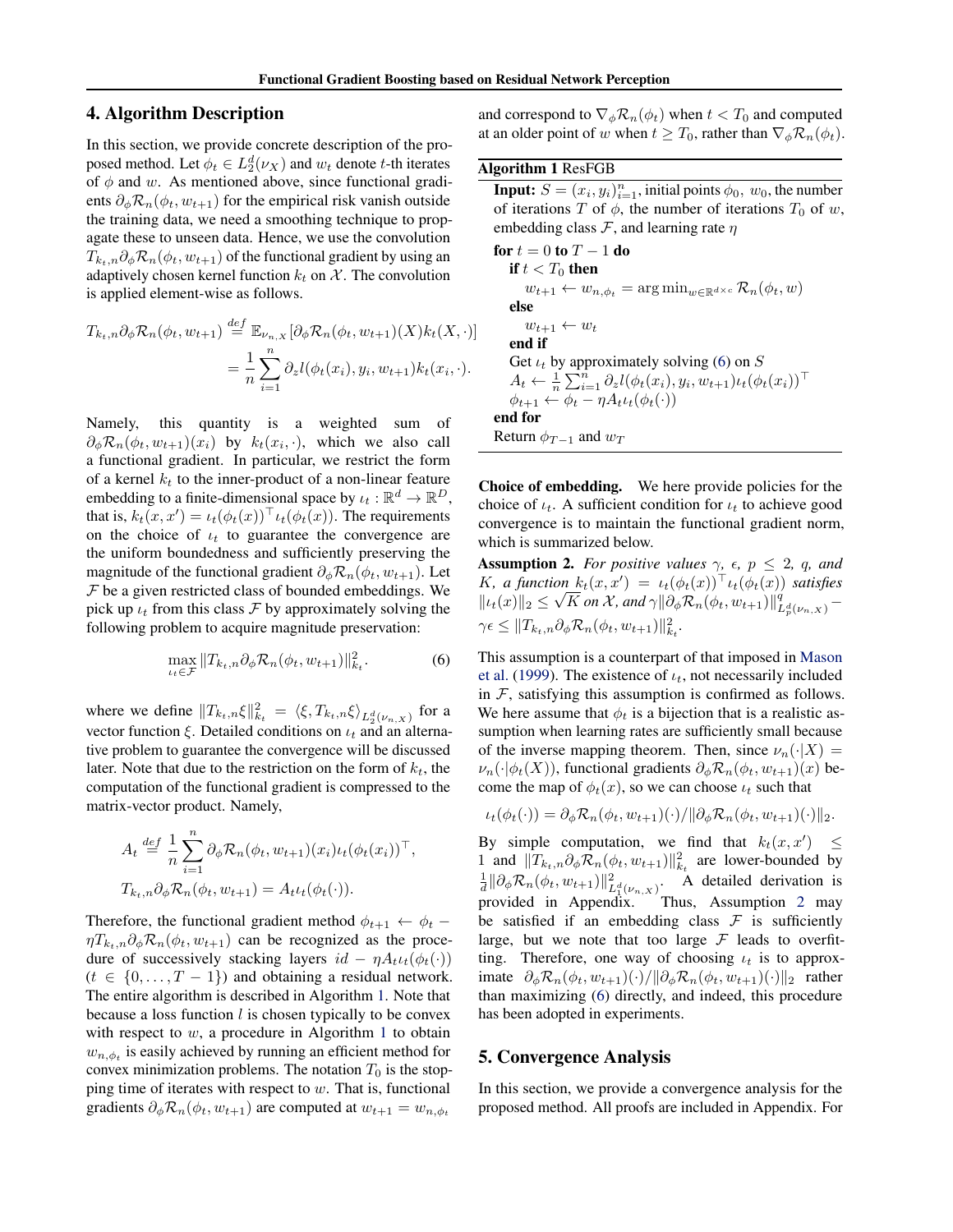<span id="page-5-0"></span>the empirical risk minimization problem, we first show the global convergence rate, which also provides the generalization bound by combining the standard complexity analyses. Next, for the expected risk minimization problem, we describe how the size of  $F$  and the learning rate control the tradeoff between optimization speed and generalization by using the sample-splitting variant of Algorithm [1,](#page-4-0) whose detailed description will be provided later.

Empirical risk minimization. Using Proposition [1,](#page-2-0) As-sumption [2,](#page-4-0) and an additional assumption on  $w_t$ , we can show the global convergence of Algorithm [1.](#page-4-0) The following inequality shows how functional gradients decrease the objective function, which is a direct consequence of Propo-sition [1.](#page-2-0) When  $\eta \leq \frac{1}{A_{c_{\lambda}} K}$ , we have

$$
\mathcal{R}_n(\phi_{t+1}, w_{t+2}) \leq \mathcal{R}_n(\phi_t, w_{t+1}) - \frac{\eta}{2} ||T_{k_t,n} \partial_\phi \mathcal{R}_n(\phi_t, w_{t+1})||_{k_t}^2.
$$

Therefore, Algorithm [1](#page-4-0) provides a certain decrease in the objective function; moreover, we can conclude a stronger result.

Theorem 1. *Let Assumptions [1](#page-2-0) and [2](#page-4-0) hold. Consider run-ning Algorithm [1](#page-4-0) with a learning rate*  $\eta \leq \frac{1}{A_{c_\lambda}K}$ *. If*  $p \geq 1$ and the minimum eigenvalues of  $(w_t\supseteq w_t)_{t=0}^{T_0}$  have a uni*form lower bound*  $\sigma^2 > 0$ *, then we get* 

$$
\min_{t \in [T]} \|\nabla_f \mathcal{L}_n(f_t)\|_{L_1^c(\nu_{n,X})} \le \left(\frac{2\mathcal{R}_n(\phi_0, w_1)}{\eta \gamma \sigma^q T} + \frac{\epsilon}{\sigma^q}\right)^{\frac{1}{q}}.
$$
\n
$$
\text{where we denote } f_t = w_{t+1}^\top \phi_t \text{ and } [T] = \{0, \dots, T-1\}.
$$

Remark. (i) This theorem states the convergence of the minimum functional gradient norm obtained by running Algorithm [1,](#page-4-0) but returning the last iterate or the best iterate on the validation set is practically better. (ii) Although a larger value of  $T_0$  may affect the bound in Theorem 1 because of dependency on the minimum eigenvalue of  $(w_t^\top w_t)_{t=0}^{T_0}$ , optimizing  $w$  at each iteration facilitates the convergence speed empirically.

Generalization bound. Here, we derive a generalization bound using the margin bound developed by [Koltchinskii](#page-8-0) [& Panchenko](#page-8-0) [\(2002\)](#page-8-0), which is composed of the sum of the empirical margin distribution and Rademacher complexity of predictors. The margin and the empirical margin distribution for multiclass classification are defined as  $m_f(x, y) \stackrel{def}{=}$  $f_y(x) - \max_{y' \neq y} f_{y'}(x)$  and  $\mathbb{P}_{\nu_n}[m_f(x, y) \leq \delta]$   $(\delta > 0)$ , respectively. When  $l$  is the multiclass logistic loss, using Markov inequality and Proposition [2,](#page-3-0) we can obtain an upper bound on the margin distribution:

$$
\mathbb{P}_{\nu_n}[m_f(x,y) \le \delta] \le \left(1 + \frac{1}{\exp(-\delta)}\right) \sqrt{c} \|\nabla_f \mathcal{L}_n(f)\|_{L_1^c(\nu_{n,X})}
$$

.

Since the convergence of functional gradient norms has been shown in Theorem 1, the resulting problem to derive a generalization bound is to estimate Rademacher complexity, which can be achieved using standard techniques developed by [Bartlett & Mendelson](#page-8-0) [\(2002\)](#page-8-0); [Koltchinskii & Panchenko](#page-8-0) [\(2002\)](#page-8-0). Thus, we specify here the architecture of predictors. In the theoretical analysis, we suppose  $\mathcal F$  is the set of shallow neural networks  $B\sigma(Cx)$  for simplicity, where B, C are weight matrices and  $\sigma$  is an element-wise activation function. Then, the t-th layer is represented as

$$
\phi_{t+1}(x) = \phi_t(x) - \eta D_t \sigma(C_t \phi_t(x)),
$$

where  $D_t = A_t B_t$ , and a predictor is  $f_{T-1}(x) =$  $w_T^{\top} \phi_{T-1}(x)$ . Bounding norms of these weights by controlling the size of  $\mathcal F$  and  $\lambda$ , we can restrict the Rademacher complexity of a set of predictors and obtain a generalization bound. We denote by  $\mathcal{G}_{T-1}$  the set of predictors under constraints on weight matrices where  $L_1$ -norms of each row of  $w_T^{\top}, C_t$ , and  $D_t$  are bounded by  $\Lambda_w, \Lambda$ , and  $\Lambda'$ .

Theorem 2. *Let* l *be the multiclass logistic regression loss. Fix*  $\delta > 0$ *. Suppose*  $\sigma$  *is*  $L_{\sigma}$ -*Lipschitz continuous and*  $||x||_2 \leq \Lambda_{\infty}$  *on* X. Then, for  $\forall \rho > 0$ , with probability  $a$ *t* least  $1 - \rho$  *over the random choice of*  $S$  *from*  $\nu<sup>n</sup>$ *, we have*  $\forall f \in \mathcal{G}_{T-1}$ ,

$$
\mathbb{P}_{\nu}[m_f(X,Y) \le 0] \le \frac{2c^3 \Lambda_{\infty} \Lambda_w}{\delta \sqrt{n}} (1 + \eta \Lambda \Lambda' L_{\sigma})^{T-1} + \sqrt{\frac{\log(1/\rho)}{2n}} + \left(1 + \frac{1}{\exp(-\delta)}\right) \sqrt{c} \|\nabla_f \mathcal{L}_n(f)\|_{L_1^c(\nu_{n,X})}.
$$

Combining Theorems 1 and 2, we observe that the learning rate  $\eta$ , the number of iterations T, and the size of F have an impact on the optimization-generalization tradeoff, that is, larger values of these quantities facilitate the convergence on training data while the generalization bound becomes gradually loose. Especially, this bound has an exponential dependence on depth  $T$ , which is known to be unavoidable [\(Neyshabur et al.,](#page-8-0) [2015\)](#page-8-0) in the worst case for some networks with  $L_1$  or the group norm constraints, but this bound is useful when an initial objective is small and required  $T$  is also small sufficiently.

We note another type of bound can be derived by utilizing VC-dimension or pseudo-dimension [\(Vapnik & Chervo](#page-9-0)[nenkis,](#page-9-0) [1971\)](#page-9-0). When the activation function is piece-wise linear, such as Relu function  $\sigma(x) = \max\{0, x\}$ , reasonable bounds on these quantities are given by [Bartlett et al.](#page-8-0) [\(1998;](#page-8-0) [2017\)](#page-8-0). Thus, for that case, we can obtain better bounds with respect to T by combining our analysis and the VC bound, but we omit the precise description for simplicity. We next show the other generalization guarantee from the optimization perspective by using the modified algorithm, which may slow down the optimization speed but alleviates the exponential dependence on  $T$  in the generalization bound.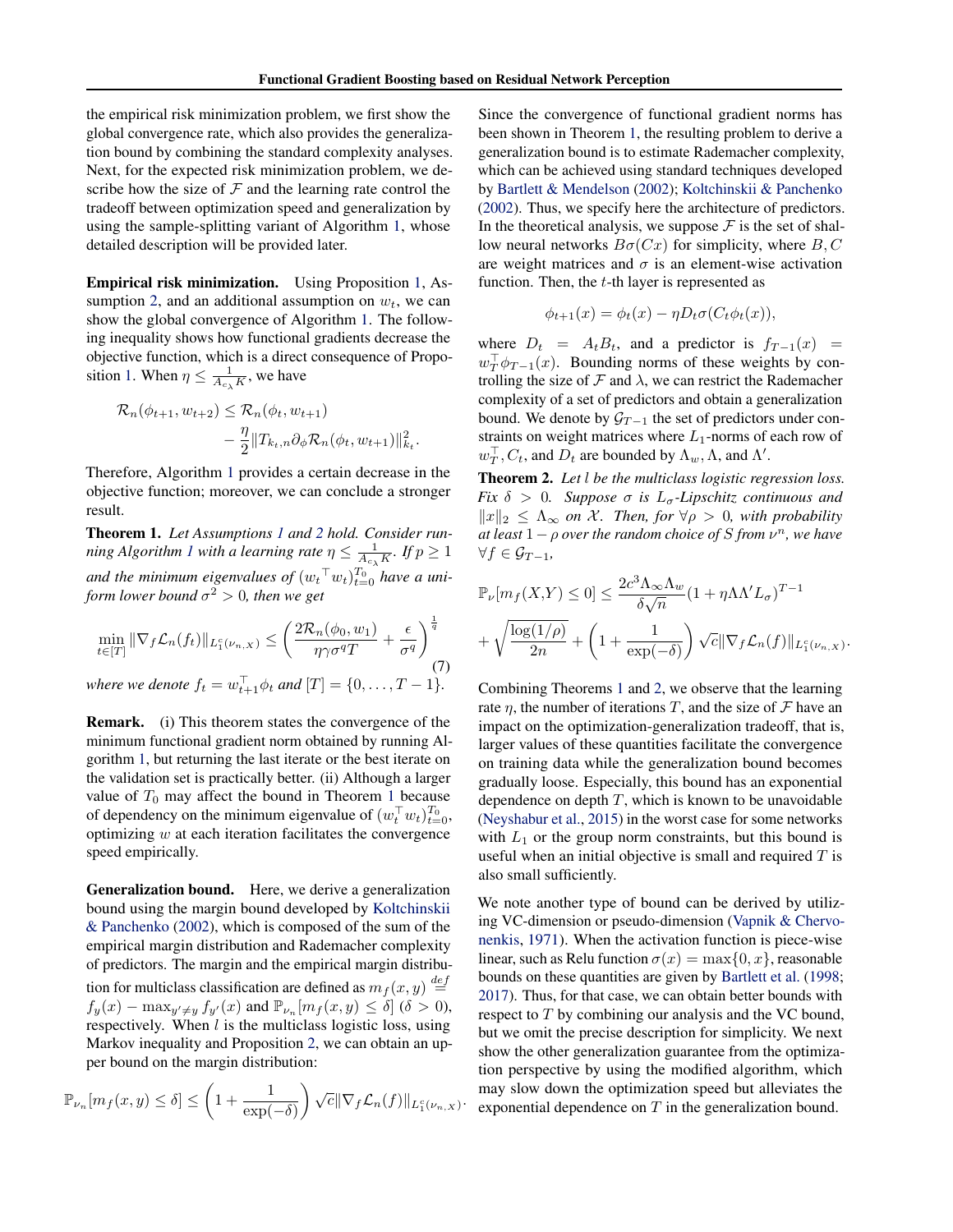Sample-splitting technique. To remedy the exponential dependence on T of the generalization bound, we introduce the sample-splitting technique which has been used recently to provide statistical guarantee of expectation-maximization algorithms [\(Balakrishnan et al.,](#page-8-0) [2017;](#page-8-0) [Wang et al.,](#page-9-0) [2015\)](#page-9-0). That is, instead of Algorithm [1,](#page-4-0) we analyze its samplesplitting variant. Although Algorithm [1](#page-4-0) exhibits good empirical performance, the sample-splitting variant is useful for analyzing the behavior of the expected risk. In this variant, the entire dataset is split into  $T$  pieces, where  $T$  is the number of iterations, and each iteration uses a fresh batch of samples. The key benefit of the sample-splitting method is that it allows us to use concentration inequalities independently at each iterate  $\phi_t$  rather than using the complexity measure of the entire model. As a result, sample-splitting alleviates the exponential dependence on T presented in Theorem [2.](#page-5-0) We now present the details in Algorithm 2. For simplicity, we assume  $T_0 = 0$ , namely the weight vector  $w_t$ is fixed to the initial weight  $w_0$ .

#### Algorithm 2 Sample-splitting ResFGB

**Input:**  $S = (x_i, y_i)_{i=1}^n$ , initial points  $\phi_0$ ,  $w_0$ , the number of iterations T, embedding class  $\mathcal F$ , and learning rates  $\eta$ Split S into T disjoint subsets  $S_1, \ldots, S_T$  of size  $\lfloor n/T \rfloor$ for  $t = 0$  to  $T - 1$  do Define  $\mathcal{R}_{\lfloor n/T \rfloor}(\phi_t, w)$  using  $S_t$ Get  $\iota_t$  by approximately solving [\(6\)](#page-4-0) on  $S_t$  $A_t \leftarrow \left\lfloor \frac{T}{n} \right\rfloor \sum_{i=1}^{\lfloor n/T \rfloor} \partial_z l(\phi_t(x_i), y_i, w_0) \iota_t(\phi_t(x_i))^{\top}$  $\phi_{t+1} \leftarrow \phi_t - \eta A_t \iota_t(\phi_t(\cdot))$ end for Return  $\phi_{T-1}$  and  $w_0$ 

Our proof mainly relies on bounding a statistical error of the functional gradient at each iteration in Algorithm 2. Because the population version of Algorithm [1](#page-4-0) strictly decreases the value of  $R$  due to its smoothness, we can show that Algorithm 2 also decreases it with high probability when the norm of a functional gradient is larger than a statistical error bound. Thus, we make here an additional assumption on the loss function to bound the statistical error, which is satisfied for a multiclass logistic loss function.

Assumption 3. *For the differentiable loss function* l(z, y, w) *with respect to* z, w*, there exists a positive real number*  $\beta_r$  *depending on*  $r > 0$  *such that*  $\|\partial_z l(z, y, w)\|_2 \leq$  $\beta_r$  *for*  $z \in \mathcal{X}, y \in \mathcal{Y}, w \in B_r(0)$ *.* 

We here introduce the notation required to describe the statement. We let  $\mathcal{F}^j$  be a collection of j-th elements of functions in  $\mathcal F$ . For a positive value  $M$ , we set

$$
\epsilon(m,\rho) \stackrel{def}{=} \beta_{\|w_0\|_2} \sqrt{\frac{KdD}{m}} \left(2M + \sqrt{2K \log \frac{2dD}{\rho}}\right).
$$

The following proposition is a key result to bound a statistical error as mentioned above.

Proposition 3. *Let Assumption 3 hold and each* F <sup>j</sup> *be the VC-class (for the definition see [van der Vaart & Wellner](#page-9-0)* √ *[\(1996\)](#page-9-0)). For*  $\iota \in \mathcal{F}$ , we assume  $\|\iota(x)\|_2 \leq \sqrt{K}$  on X. We *set*  $\mu$  *to be*  $\nu_X$  *or*  $\nu_{m,X}$  *and*  $k(x, x')$  *to be*  $\iota(\phi(x))^{\top} \iota(\phi(x'))$ *. Then, there exists a positive value* M *depending on* F *and it follows that with probability at least* 1−ρ *over the choice of the sample of size* m,  $\epsilon(m, \rho)$  *upper-bounds the following.* 

$$
\sup_{\iota \in \mathcal{F}} \|T_k \partial_{\phi} \mathcal{R}(\phi, w_0) - T_{k,m} \partial_{\phi} \mathcal{R}_m(\phi, w_0) \|_{L_2^d(\mu)}.
$$

Since each iterate in Algorithm 2 is computed on a fresh batch not depending on previous batches, Proposition 3 can be applied to all iterates with  $m \leftarrow |n/T|$  and  $\rho \leftarrow \delta/T$ for  $\delta \in (0, 1)$ . Thus, when  $\lfloor n/T \rfloor$  is large and  $\eta$  is small sufficiently, functional gradients used in Algorithm 2 become good approximation to the population variant, and we find that the expected risk function is likely to decrease from Proposition [1.](#page-2-0) Moreover, we note that statistical errors are accumulated additively rather than the exponential growth. Concretely, we obtain the following generalization guarantee.

Theorem 3. *Let Assumptions [1,](#page-2-0) [2,](#page-4-0) and 3 and the same assumption in Proposition 3 hold. Consider running Algorithm* 2. If  $p \geq 1$ ,  $\|\partial_{\zeta}l(\zeta, y)\|_2 \leq B$ , and the minimum *eigenvalue of*  $w_0$ <sup>T</sup> $w_0$  *is lower-bounded by*  $\sigma^2 > 0$ *, then we get with probability at least*  $1 - \rho$ *,* 

$$
\|\nabla_f \mathcal{L}(w_0^\top \phi_{t_*})\|_{L_1^c(\nu_X)} \le B \left(\frac{2T}{n} \log \frac{T}{\rho}\right)^{\frac{1}{4}} + \sqrt{\frac{B}{\gamma^{\frac{1}{q}} \sigma}}
$$

$$
\cdot \left\{\frac{\mathcal{R}_0}{\eta T} + \beta_{\|w_0\|_2} \epsilon\left(\frac{n}{T}, \frac{\rho}{T}\right) + \frac{\eta}{2} A_{\|w_0\|_2} K^2 \beta_{\|w_0\|_2}^2 + \gamma \epsilon \right\}^{\frac{1}{2q}}
$$

*where*  $\mathcal{R}_0 = \mathcal{R}(w_0, \phi_0)$  *and*  $t_*$  *is the index giving the minimum value of*  $\|\nabla_f \mathcal{L}_{\lfloor n/T \rfloor}(w_0^\top \phi_t) \|_{L_p^c(\nu_{\lfloor n_T \rfloor, X})}.$ 

#### 6. Experiments

In this section, we present experimental results of the binary and multiclass classification tasks. We run Algorithm [1](#page-4-0) and compare it with support vector machine, random forest, multilayer perceptron, and gradient boosting methods. We here introduce settings used for Algorithm [1.](#page-4-0) As for the loss function, we test both multiclass logistic loss and smooth hinge loss, and as for the embedding class  $\mathcal{F}$ , we use two or three hidden-layer neural networks. The number of hidden units in each layer is set to 100 or 1000. Linear classifiers and embeddings are trained by Nesterov's momentum method. The learning rate is chosen from  $\{10^{-3}, 10^{-2}, 10^{-1}, 1\}$ . These parameters and the number of iterations T are tuned based on the performance on the validation set.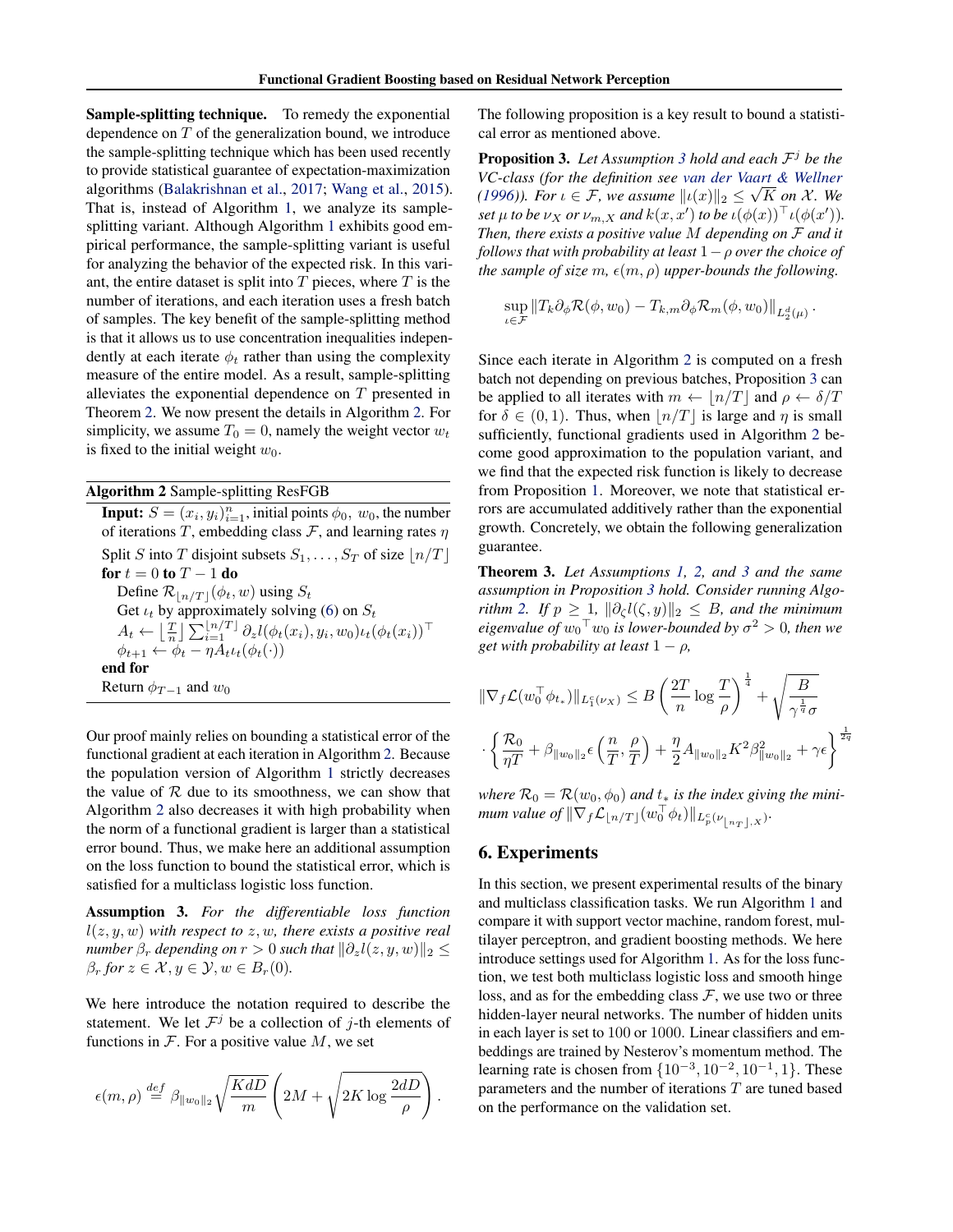| <b>METHOD</b>                 | <b>LETTER</b> | <b>USPS</b> | <b>HCNN1</b> | <b>MNIST</b> | <b>COVTYPE</b> | <b>SUSY</b> |
|-------------------------------|---------------|-------------|--------------|--------------|----------------|-------------|
| <b>RESFGB</b> (LOGISTIC)      | 0.976         | 0.953       | 0.989        | 0.986        | 0.966          | 0.804       |
|                               | (0.0019)      | (0.0007)    | (0.0004)     | (0.0007)     | (0.0004)       | (0.0000)    |
| RESFGB (SMOOTH HINGE)         | 0.975         | 0.952       | 0.989        | 0.987        | 0.965          | 0.804       |
|                               | (0.0014)      | (0.0023)    | (0.0005)     | (0.0010)     | (0.0005)       | (0.0004)    |
| <b>MULTILAYER PERCEPTRON</b>  | 0.971         | 0.948       | 0.988        | 0.986        | 0.965          | 0.804       |
|                               | (0.0059)      | (0.0045)    | (0.0010)     | (0.0010)     | (0.0015)       | (0.0004)    |
| <b>SUPPORT VECTOR MACHINE</b> | 0.959         | 0.948       | 0.977        | 0.969        | 0.824          | 0.754       |
|                               | (0.0062)      | (0.0023)    | (0.0015)     | (0.0041)     | (0.0059)       | (0.0534)    |
| <b>RANDOM FOREST</b>          | 0.964         | 0.939       | 0.980        | 0.972        | 0.948          | 0.802       |
|                               | (0.0012)      | (0.0018)    | (0.0005)     | (0.0005)     | (0.0005)       | (0.0004)    |
| <b>GRADIENT BOOSTING</b>      | 0.964         | 0.938       | 0.982        | 0.981        | 0.972          | 0.804       |
|                               | (0.0011)      | (0.0039)    | (0.0010)     | (0.0004)     | (0.0005)       | (0.0005)    |
|                               |               |             |              |              |                |             |

Table 1. Test classification accuracy on binary and multiclass classification.



Figure 1. Learning curves for Algorithm [1](#page-4-0) with multiclass logistic loss on libsvm datasets showing classification accuracy on training and test sets versus the number of iterations.

We use the following benchmark datasets: letter, usps, ijcnn1, mnist, covtype, and susy. We now explain the experimental procedure. For datasets not providing a fixed test set, we first divide each dataset randomly into two parts: 80% for training and the rest for test. We next divide each training set randomly and use 80% for training and the rest for validation. We perform each method on the training dataset with several hyperparameter settings and choose the best setting on the validation dataset. Finally, we train each model on the entire training dataset using this setting and evaluate it on the test dataset. This procedure is run 5 times.

The mean classification accuracy and the standard deviation are listed in Table 1. The support vector machine is performed using a random Fourier feature [\(Rahimi & Recht,](#page-9-0) [2007\)](#page-9-0) with an embedding dimension of  $10^3$  or  $10^4$ . For multilayer perceptron, we use three, four, or five hidden layers and rectified linear unit as the activation function. The number of hidden units in each layer is set to 100 or

1000. As for random forest, the number of trees is set to 100, 500, or 1000 and the maximum depth is set to 10, 20, or 30. Gradient boosting in Table 1 indicates LightGBM [\(Ke](#page-8-0) [et al.,](#page-8-0) [2017\)](#page-8-0) with the hyperparameter settings: the maximum number of estimators is 1000, the learning rate is chosen from  $\{10^{-3}, 10^{-2}, 10^{-1}, 1\}$ , and number of leaves in one tree is chosen from  $\{16, 32, ..., 1024\}.$ 

As seen in Table 1, our method shows superior performance over the competitors except for covtype. However, the method that achieves higher accuracy than our method is only LightGBM on covtype. We plot learning curves for one run of Algorithm [1](#page-4-0) with logistic loss, which depicts classification accuracies on training and test sets. Note that the number of iterations are determined by classification results on validation sets. This figure shows the efficiency of the proposed method.

### 7. Conclusion

We have formalized the gradient boosting perspective of ResNet and have proposed new gradient boosting method by leveraging this viewpoint. We have shown two types of generalization bounds: one is by the margin bound and the other is by the sample-splitting technique. These bounds clarify the optimization-generalization tradeoff of the proposed method. Impressive empirical performance of the method has been confirmed on several benchmark datasets. We note that our method can take in convolutional neural networks as feature extractions, but additional efforts will be required to achieve high performance on image datasets. This is one of important topics left for future work.

#### Acknowledgements

This work was partially supported by MEXT KAKENHI (25730013, 25120012, 26280009, and 15H05707), JST-PRESTO (JPMJPR14E4), and JST-CREST (JPMJCR14D7, JPMJCR1304).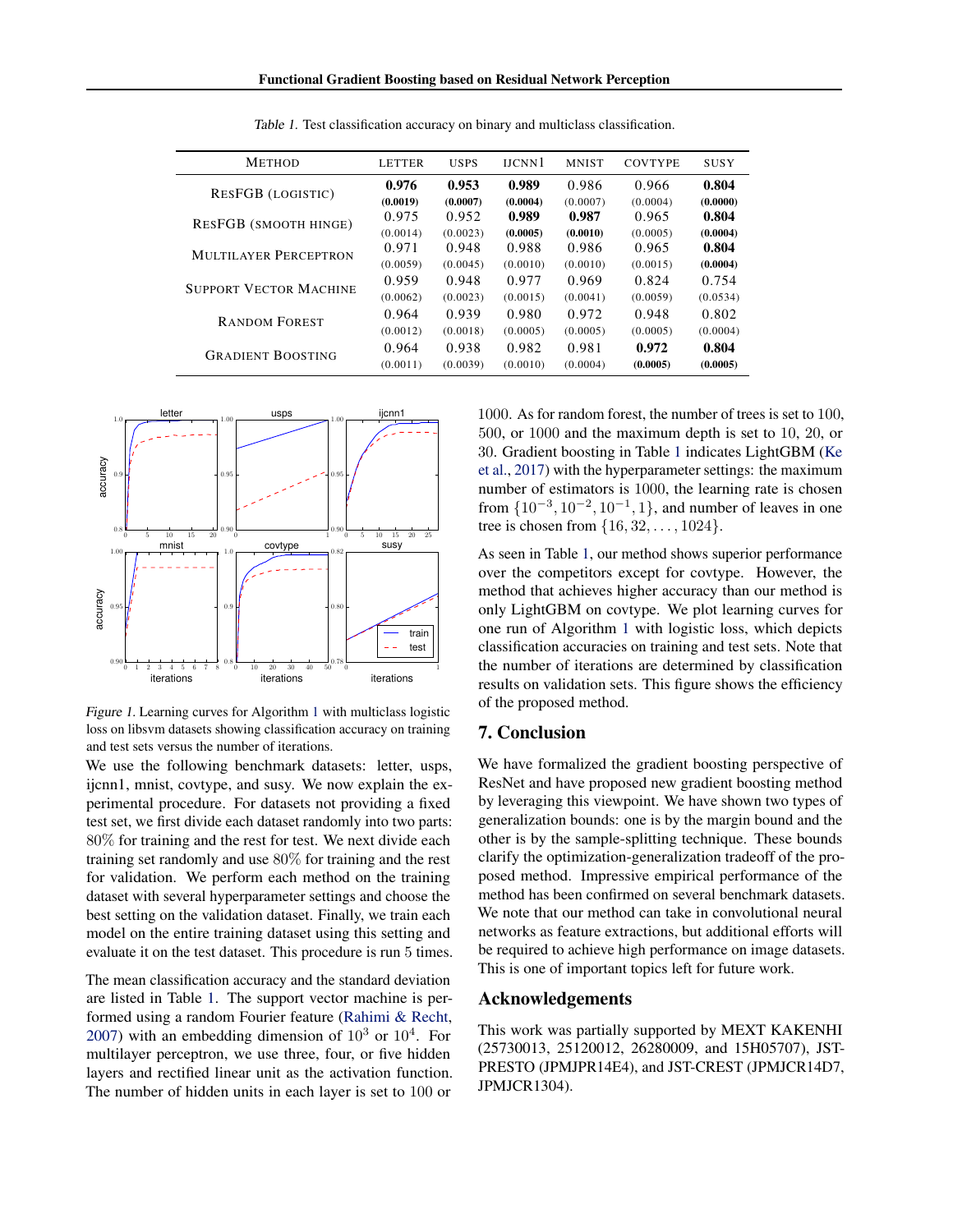## <span id="page-8-0"></span>References

- Ambrosio, L., Gigli, N., and Savaré, G. *Gradient Flows in Metric Spaces and in the Space of Probability Measures*. Lectures in Mathematics. ETH Zürich. Birkhäuser Basel, 2008.
- Balakrishnan, S., Wainwright, M. J., Yu, B., et al. Statistical guarantees for the em algorithm: From population to sample-based analysis. *The Annals of Statistics*, 45(1): 77–120, 2017.
- Bartlett, P. L. and Mendelson, S. Rademacher and gaussian complexities: Risk bounds and structural results. *Journal of Machine Learning Research*, 3(Nov):463–482, 2002.
- Bartlett, P. L., Maiorov, V., and Meir, R. Almost linear VC dimension bounds for piecewise polynomial networks. In *Advances in Neural Information Processing Systems 11*, pp. 190–196, 1998.
- Bartlett, P. L., Jordan, M. I., and McAuliffe, J. D. Convexity, classification, and risk bounds. *Journal of the American Statistical Association*, 101(473):138–156, 2006.
- Bartlett, P. L., Harvey, N., Liaw, C., and Mehrabian, A. Nearly-tight VC-dimension and pseudodimension bounds for piecewise linear neural networks. *arXiv preprint arXiv:1703.02930*, 2017.
- Bengio, Y., Roux, N. L., Vincent, P., Delalleau, O., and Marcotte, P. Convex neural networks. In *Advances in Neural Information Processing Systems 19*, pp. 123–130, 2006.
- Chang, B., Meng, L., Haber, E., Ruthotto, L., Begert, D., and Holtham, E. Reversible architectures for arbitrarily deep residual neural networks. *arXiv preprint arXiv:1709.03698*, 2017a.
- Chang, B., Meng, L., Haber, E., Tung, F., and Begert, D. Multi-level residual networks from dynamical systems view. *arXiv preprint arXiv:1710.10348*, 2017b.
- Chen, T. and Guestrin, C. Xgboost: A scalable tree boosting system. In *Proceedings of the 22nd ACM SIGKDD International Conference on Knowledge Discovery and Data Mining*, pp. 785–794, 2016.
- Cortes, C., Gonzalvo, X., Kuznetsov, V., Mohri, M., and Yang, S. Adanet: Adaptive structural learning of artificial neural networks. In *International Conference on Machine Learning 34*, pp. 874–883, 2017.
- Daneri, S. and Savaré, G. Lecture notes on gradient flows and optimal transport. *arXiv preprint arXiv:1009.3737*, 2010.
- Friedman, J. H. Greedy function approximation: a gradient boosting machine. *The Annals of Statistics*, pp. 1189– 1232, 2001.
- Haber, E., Ruthotto, L., and Holtham, E. Learning across scales-a multiscale method for convolution neural networks. *arXiv preprint arXiv:1703.02009*, 2017.
- He, K., Zhang, X., Ren, S., and Sun, J. Deep residual learning for image recognition. In *Proceedings of the IEEE Conference on Computer Vision and Pattern Recognition*, pp. 770–778, 2016.
- Huang, F., Ash, J., Langford, J., and Schapire, R. Learning deep resnet blocks sequentially using boosting theory. *arXiv preprint arXiv:1706.04964*, 2017a.
- Huang, G., Liu, Z., Weinberger, K. Q., and van der Maaten, L. Densely connected convolutional networks. In *Proceedings of the IEEE Conference on Computer Vision and Pattern Recognition*, pp. 4700—4708, 2017b.
- Jastrzebski, S., Arpit, D., Ballas, N., Verma, V., Che, T., and Bengio, Y. Residual connections encourage iterative inference. *arXiv preprint arXiv:1710.04773*, 2017.
- Ke, G., Meng, Q., Finley, T., Wang, T., Chen, W., Ma, W., Ye, Q., and Liu, T.-Y. Lightgbm: A highly efficient gradient boosting decision tree. In *Advances in Neural Information Processing Systems 30*, pp. 3149–3157, 2017.
- Koltchinskii, V. and Panchenko, D. Empirical margin distributions and bounding the generalization error of combined classifiers. *The Annals of Statistics*, 30(1):1–50, 2002.
- Littwin, E. and Wolf, L. The loss surface of residual networks: Ensembles and the role of batch normalization. *arXiv preprint arXiv:1611.02525*, 2016.
- Lu, Y., Zhong, A., Li, Q., and Dong, B. Beyond finite layer neural networks: Bridging deep architectures and numerical differential equations. *arXiv preprint arXiv:1710.10121*, 2017.
- Mason, L., Baxter, J., Bartlett, P. L., and Frean, M. R. Boosting algorithms as gradient descent. In *Advances in Neural Information Processing Systems 12*, pp. 512–518, 1999.
- Moghimi, M., Belongie, S. J., Saberian, M. J., Yang, J., Vasconcelos, N., and Li, L.-J. Boosted convolutional neural networks. In *Proceedings of the British Machine Vision Conference*, pp. 24.1–24.13, 2016.
- Neyshabur, B., Tomioka, R., and Srebro, N. Norm-based capacity control in neural networks. In *Proceedings of Conference on Learning Theory 28*, pp. 1376–1401, 2015.